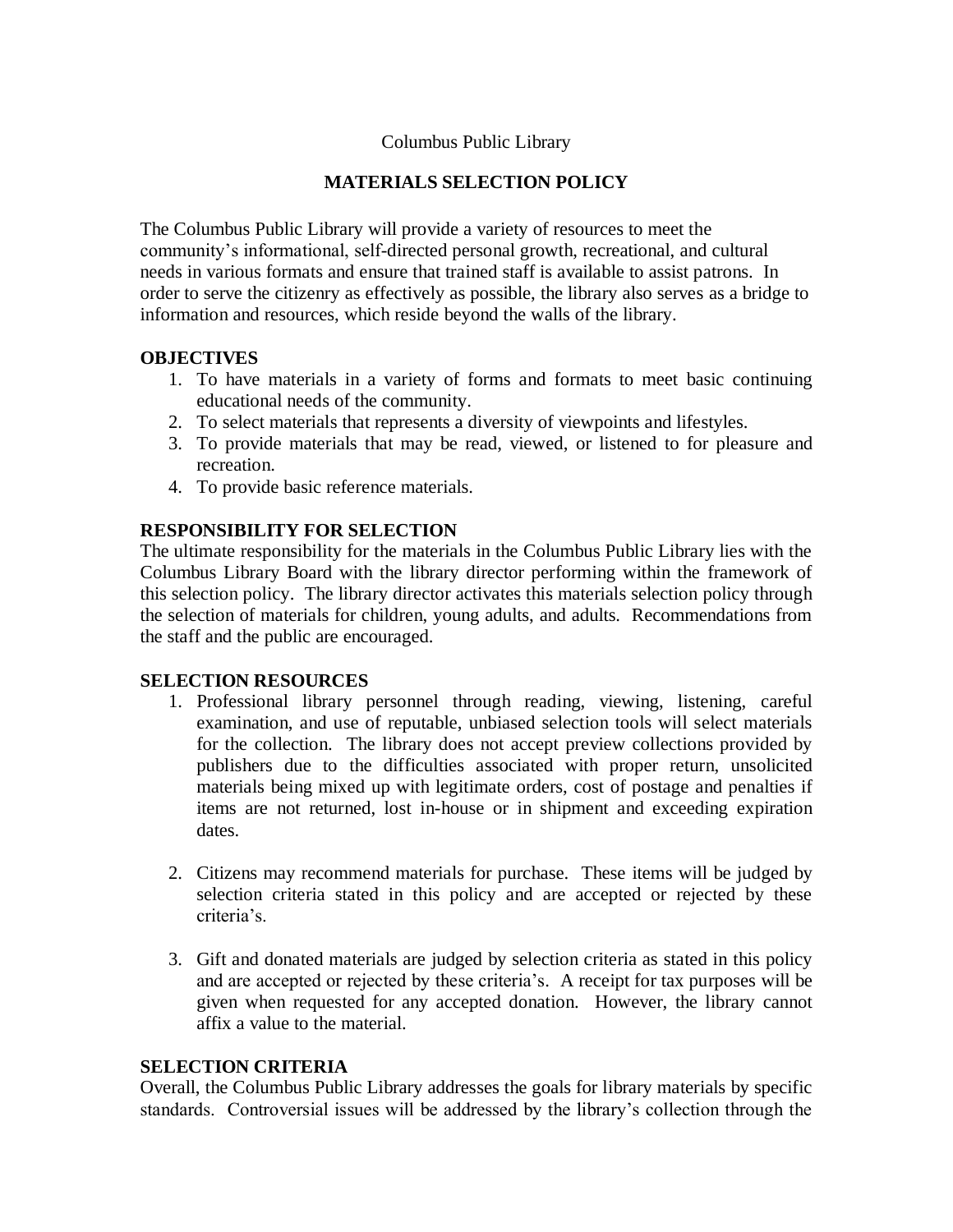provision of material that speaks to all sides of an issue while maintaining a balanced collection. Acquisition of an item is based upon the merit of the specific item and the value of that item to the citizens of Columbus. Every effort will be made to provide material of lasting worth yet still being responsive to current demand. No library materials shall be excluded because of the race, nationality, or the political or social views of the author.

The following are reasons for the selection of materials purchased, donated or leased for inclusion in the library collection:

- 1. Accuracy of content.
- 2. Historic or permanent value of the work
- 3. Credibility of expression of the author.
- 4. Importance of the work to the library's existing collection.
- 5. Availability of other materials on the same topic in the collection
- 6. Contemporary or timely social significance of the topic.
- 7. Suitability of material in representing varied levels of complexity to reflect educational backgrounds and reading skill of community members.
- 8. Quality of the physical format including adequate binding, print size, durability, and illustrations.
- 9. Price
- 10. Format suitable to the intended use and content currently being acquired for the collection
- 11. The values and impact of any literary work will be judged as a whole, taking into account the author's intent rather than individual words, phrases, or incidents taken out of context.

A selected work need not satisfy all criteria listed above to be acceptable to the collection. A wide range of material is selected to meet the demands of the community, Including entertaining and materials, which may not be of lasting value.

## **SPECIAL COLLECTIONS**

The library will not accept large, specialized collections of books or other items from individuals or groups without board approval.

## **COLLECTION MAINTENANCE**

The use and value of a collection diminishes when it includes many items that are unsuitable because, of physical deterioration, inaccurate or outdated content, depiction of stereotypes, or decreased demand. Weeding is a continuous procedure reflecting the same care and attention given to the original selection process.

The following guidelines will be used at the discretion of the library director to determine the disposition of materials.

- 1. Dated materials, such as, books on states and countries, various branches of science and technology, biographies of contemporary figures, etc. should be discarded when dated and inaccurate.
- 2. Books that circulate infrequently and have decreased demand will be considered for discarding.